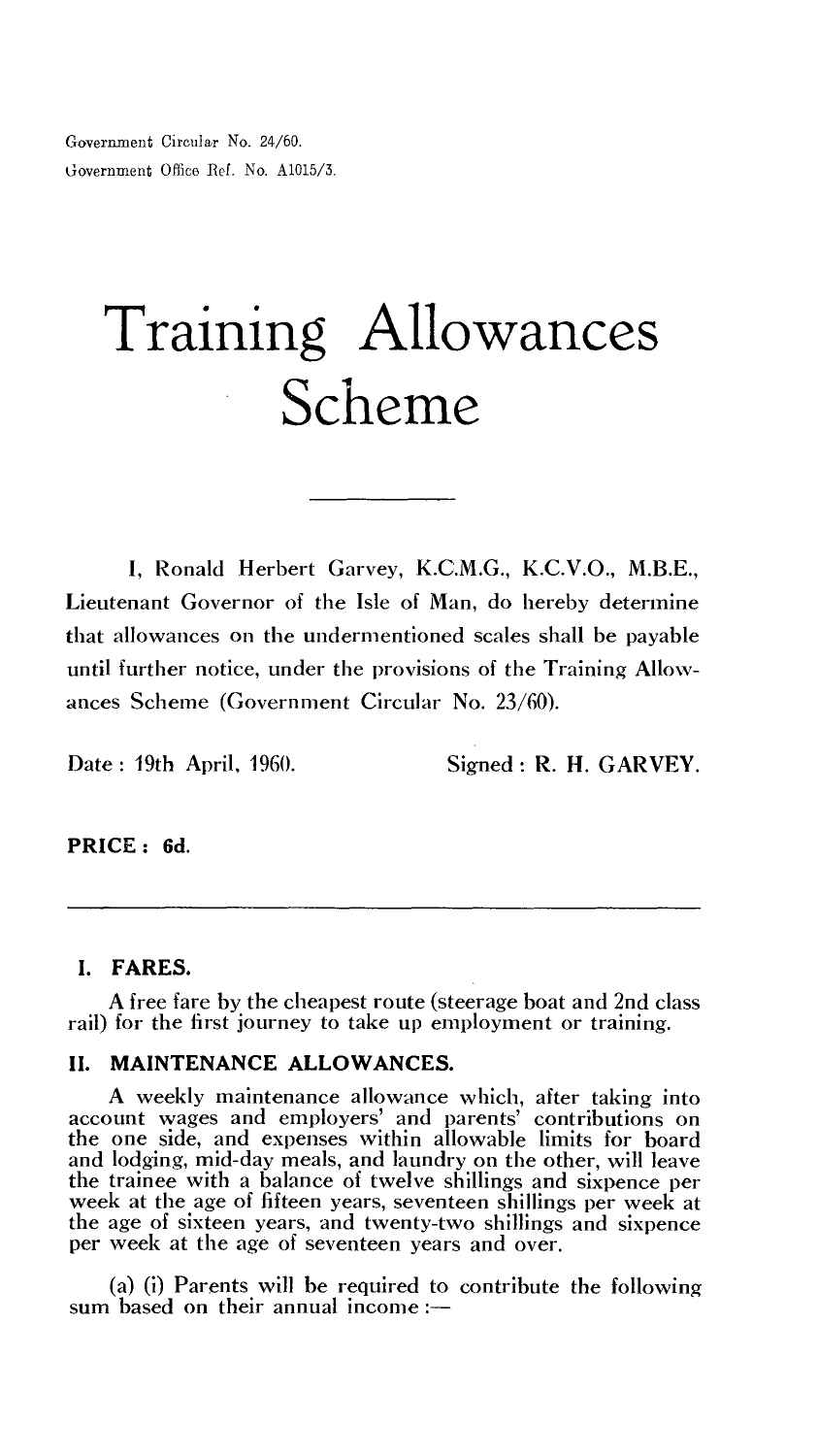| Annual Income                                  | <b>Weekly Contribution</b>          |
|------------------------------------------------|-------------------------------------|
| £                                              | s. d.                               |
| Under 526                                      | Nil                                 |
| $526 - 550$                                    | 2 <sub>1</sub><br>$\theta$          |
| $551 - 575$                                    | $\overline{4}$<br>$\theta$          |
| $576 - 600$                                    | 6<br>$\theta$                       |
| $601 - 625$                                    | 8<br>$\bf{0}$                       |
| $626 - 650$                                    | 10 <sup>1</sup><br>$\boldsymbol{0}$ |
| $651 - 675$                                    | 6<br>11                             |
| $676 - 700$                                    | 13 <sup>2</sup><br>$\boldsymbol{0}$ |
| $701 - 725$                                    | 6<br>14                             |
| $726 - 750$                                    | $\boldsymbol{0}$<br>16              |
| $751 - 775$                                    | 6<br>17                             |
| $776 - 800$                                    | $\bf{0}$<br>19                      |
| $801 - 825$                                    | 20<br>0                             |
| $826 - 850$                                    | $22^{\circ}$<br>0                   |
| $851 - 875$                                    | 24<br>$\bf{0}$                      |
| $876 - 900$                                    | 26<br>$\boldsymbol{0}$              |
| $901 - 925$                                    | 28<br>$\bf{0}$                      |
| $926 - 950$                                    | 30<br>0                             |
| $951 - 975$                                    | 32 <sub>2</sub><br>$\bf{0}$         |
| $976 - 1,000$                                  | 34<br>0                             |
| $1,001 - 1,025$                                | 36<br>$\boldsymbol{0}$              |
| $1,026 - 1,050$                                | 38<br>$\boldsymbol{0}$              |
| $1,051 - 1,075$                                | 40 <sup>°</sup><br>$\pmb{0}$        |
| $1,076 - 1,100$                                | 42<br>6                             |
| $1,101 - 1,125$                                | 45<br>$\bf{0}$                      |
| $1,126 - 1,150$                                | 47<br>6                             |
| $1,151 - 1,175$                                | 50 <sub>1</sub><br>$\pmb{0}$        |
| $\frac{1,176}{1,201}$ - 1,200<br>1,201 - 1,225 | 52<br>6                             |
|                                                | 55<br>0                             |
| $1,226 -$<br>1,250                             | 57<br>6                             |
| 1,251<br>$\frac{1}{1}$<br>1,275                | 60<br>0                             |

Where the annual income, calculated as in paragraphs (ii) and (iii) exceeds £1,275, training allowances would not normally be payable, but special consideration may be given in such cases in which event the parents' weekly contribution would be calculated pro rata.

(ii) Annual income for the purpose of assessing the weekly contribution will be the total annual income from all sources, less any deductions in accordance with paragraph (iii) below. Annual income shall include wife's income, commission, overtime, value of free quarters, meals &c., value of owner-occupied house, family allowances, unemployment and sickness benefit &c (but not disability pension).

Normally the income received during the preceding financial year is the figure used for calculating the weekly contribution, but in special circumstances the current income figure may be used if available.

(iii) The following deductions will be made from annual  $income -$ 

(1) £170 in respect of each wholly dependent child other than the trainee who is the subject of the application ;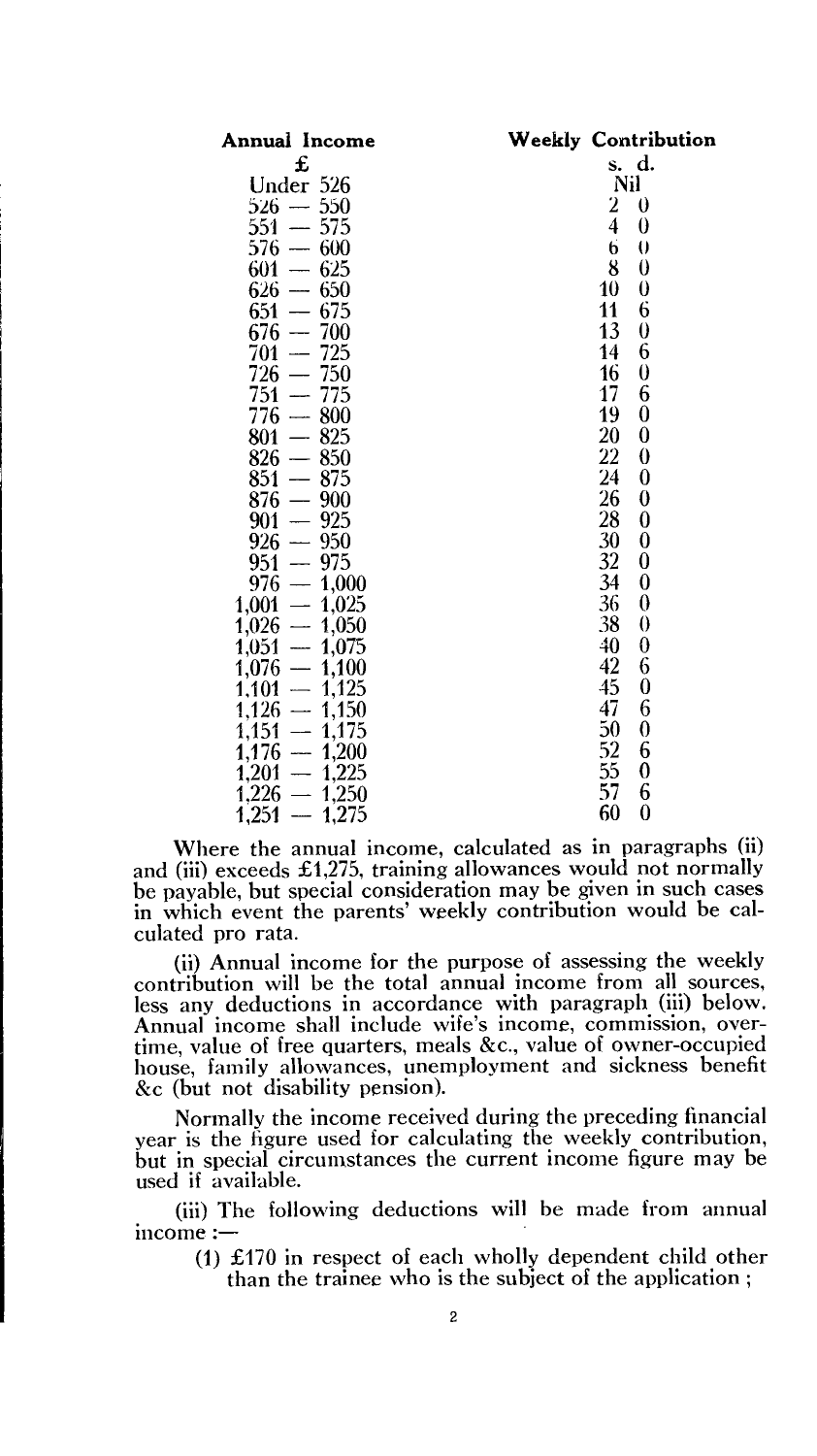- (2) The amount of school fees and other educational expenses, subject to a maximum of £180 in respect of any child ;
- (3) The cost of university education or professional training, subject to a maximum of £350 in respect of any child ;
- (4) Superannuation and life insurance premiums up to a total of 10 per cent of earned income ; and
- (5) An allowance for mortgage interest and ground rent in respect of a house used by the parents as a residence up to the amount of the annual value for rating purposes.
- (b) The allowable limits for expenses will be :
	- (1) Board and lodging exclusive of mid-day meals Monday to Friday, and laundry—actual cost subject to a maximum of seventy shillings per week ;
	- (2) Mid-day meals Monday to Friday—actual cost or ten shillings per week whichever is the less ;
	- (3) Laundry—actual cost or five shillings per week whichever is the less ;
	- (4) Where board and lodging includes all mid-day meals and/or laundry—actual cost subject to a maximum of seventy shillings per week plus the allowances for midday meals and/or laundry referred to in (2) and (3) above.

# **III. DAILY TRAVEL.**

Where the trainee has to lodge more than two miles by the shortest ordinary route from the place of employment, he will be paid the actual cost of fares necessarily incurred in travelling between lodgings and the place of employment, provided that such fares are not paid or are not due to be paid by the employer under industrial rules relating to fares and travel allowances and provided that free transport is not supplied by the employer.

## **IV. SPECIAL AND EMERGENCY ALLOWANCES.**

# **(1) PRELIMINARY INTERVIEW.**

Where a young person is required to attend a preliminary interview with a view to entry into training under the provisions of the scheme and the prospective employer is unwilling to meet the cost of such interview, the Manager of the Employment Exchange may pay the cost of one return fare by the cheapest route plus a subsistence allowance of thirty shillings per night for a maximum of two overnights stay. provided that the interview is essential and is arranged by the Manager of the Employment Exchange.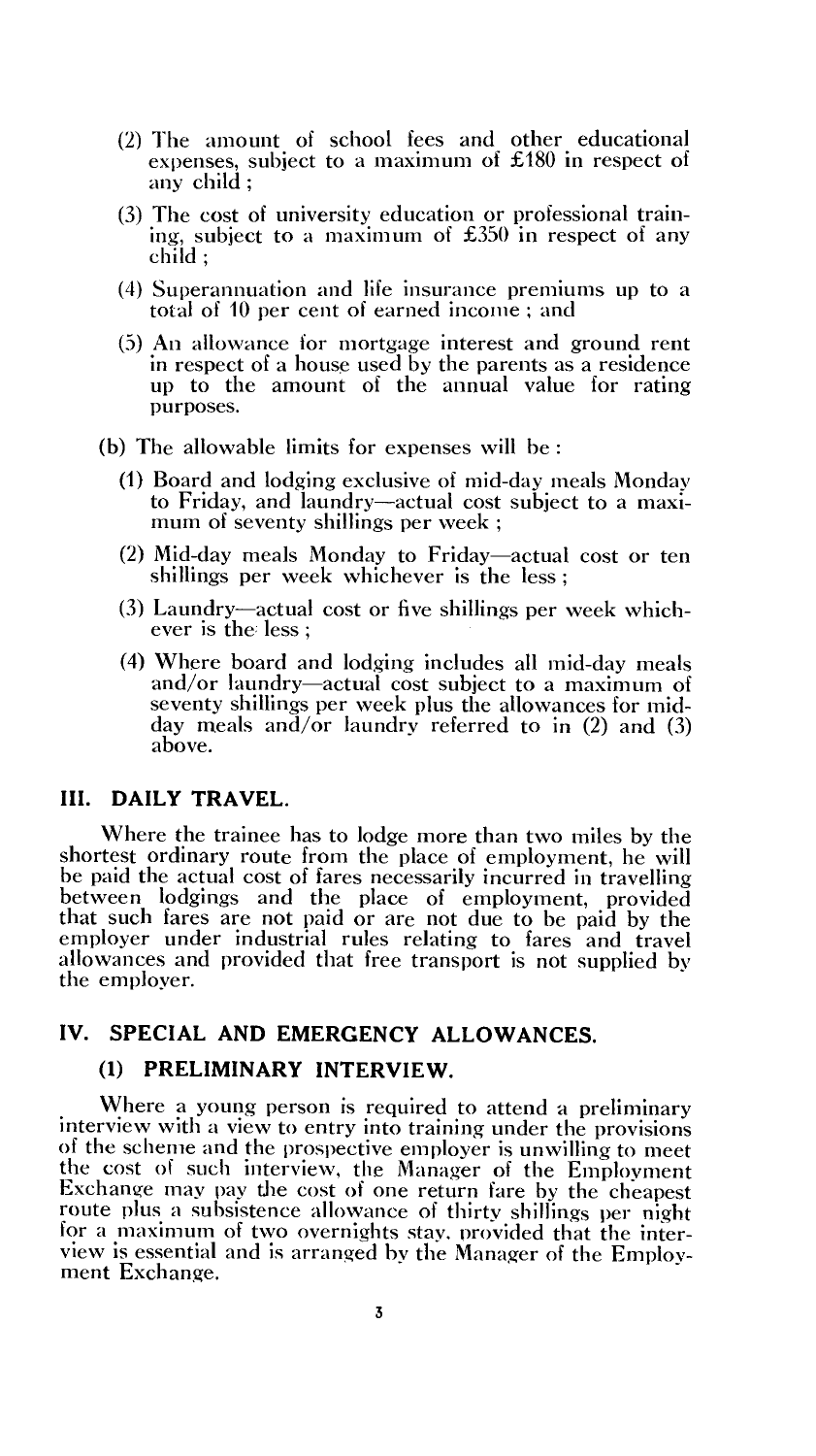#### **(2) WAITING PERIOD FOR THE FIRST WEEK'S WAGES.**

A special grant may be made for one week only consisting of the usual week's personal allowance plus the actual cost of board and lodging, mid-day meals, laundry and daily travel, if any, but not exceeding the amounts authorised under paragraphs **II** and **III.** 

## **(3) HOLIDAY VISITS HOME.**

A holiday travel warrant may be issued at a cost of 7/6d. to a trainee for a return journey to his home by the cheapest route, provided that the trainee is under the age of eighteen years, or, if the trainee has attained the age of eighteen years, for such period as he continues to receive weekly maintenance allowances under the scheme.

A trainee may receive not more than  $:$ 

- (a) three holiday warrants in any calendar year ;
- (b) two such warrants in any period of six months.

# **(4) ABSENCE FROM WORK BUT NOT FROM AREA.**

If the trainee is absent otherwise than through sickness for a period of a week or less for causes outside his control and remains in his lodgings, payment of allowances should be continued subject to adjustment in respect of any appreciable saving in daily fare and of National Insurance benefit received. If he stays away from work without good cause, the Manager of the Employment Exchange may, at his discretion and pending the decision of the Employment Advisory Committee, continue to pay the minimum sum required for the expense of lodgings.

# **(5) ABSENCE FROM WORK AND FROM AREA.**

Where the trainee is absent from the training area, for reasons other than sickness, in circumstances which do not involve loss of wages, allowances shall be computed as follows:—

- (a) Absence at week-ends not exceeding three nights—no deduction ;
- (b) Absence on public holidays not exceeding four nights (five at Easter)—deduct one-seventh of the usual weekly allowance for each night of absence in excess of three;
- (c) Absence on annual holiday (where the absence from work is composed of exact working weeks, i.e. Monday —Friday (Saturday)—where the annual holiday comprises one or more exact working weeks (that is, Monday—Friday/Saturday, according to normal working week) no allowance shall he paid for the days falling within the week or weeks of holiday in question, but a full week's allowance may be paid for the weeks preceding and following the annual holiday, providing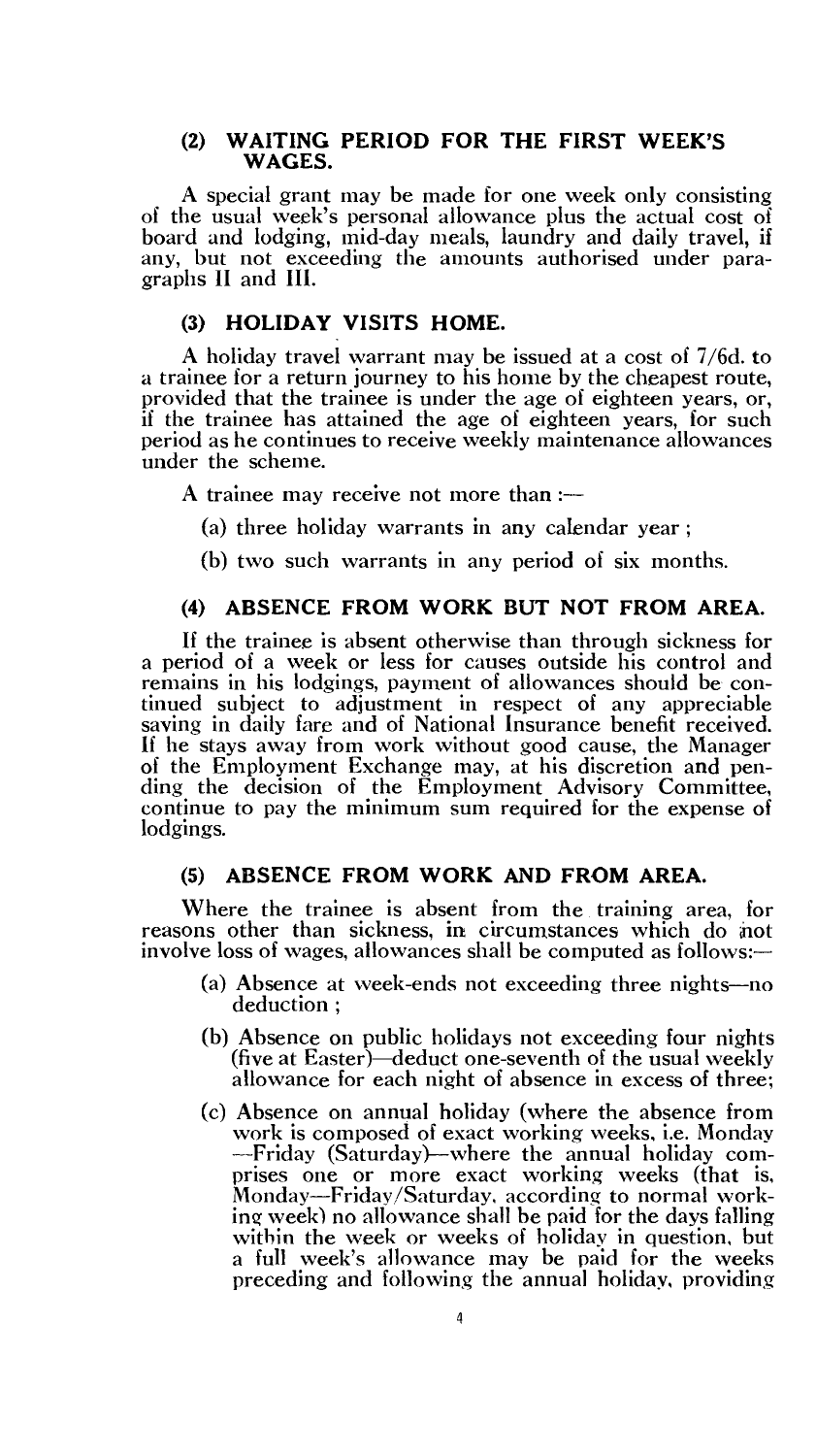that no other absence involving a deduction occurs in those weeks.

For absences from the area (for reasons other than sickness) other than those mentioned in para. 5 (c) and where any absence from the area occurs which includes unauthorised loss of working time, one-seventh of the normal weekly allowance shall be deducted for each night of absence.

No payment in respect of retaining fees to landladies for retention of lodgings during absence will be made under the Scheme.

#### (6) SICKNESS.

H a trainee falls sick or is incapacitated and remains in the area he may, subject to satisfactory evidence of sickness, be paid an allowance for a limited period of four weeks in a year. The period of four weeks may be extended to six weeks at the discretion of the Manager of the Employment Exchange where it is thought that the trainee may be able to resume work within that period.

Payments during periods of sickness shall be determined as follows:—

If the trainee remains in lodgings and (a) the employer continues to pay wages—the normal allowance subject to deduction of daily fares and National Insurance Benefit received, if not already deducted from wages ; (b) wages are not being paid the cost of board and lodging and laundry plus personal allowance less contribution from parents and/or employer and National Insurance benefit or Industrial Injury benefit which the trainee has received.

Allowances shall not be paid while a trainee is in hospital.

If it appears that the trainee is unlikely to be able to resume work within six weeks, he shall be advised to return home. If a sick trainee returns home, a single travel warrant may be issued to him for the homeward journey. A single travel warrant may subsequently be issued at the discretion of the Manager of the Employment Exchange to enable the trainee to return to the employment area after a period of sickness.

For the week in which the trainee returns home because of sickness, or returns to the employment area after sickness at home, allowances shall be paid on a reduced scale depending upon the number of days spent at home in that week.

#### (7) SERIOUS ILLNESS.

A return travel warrant may be issued free of cost to enable the trainee's mother or other close relative to visit him if he has been taken to hospital or is seriously ill. In cases of hardship where the person visiting the sick trainee applies for assistance to cover the cost of necessary accommodation during the visit, a claim may be made as follows :—